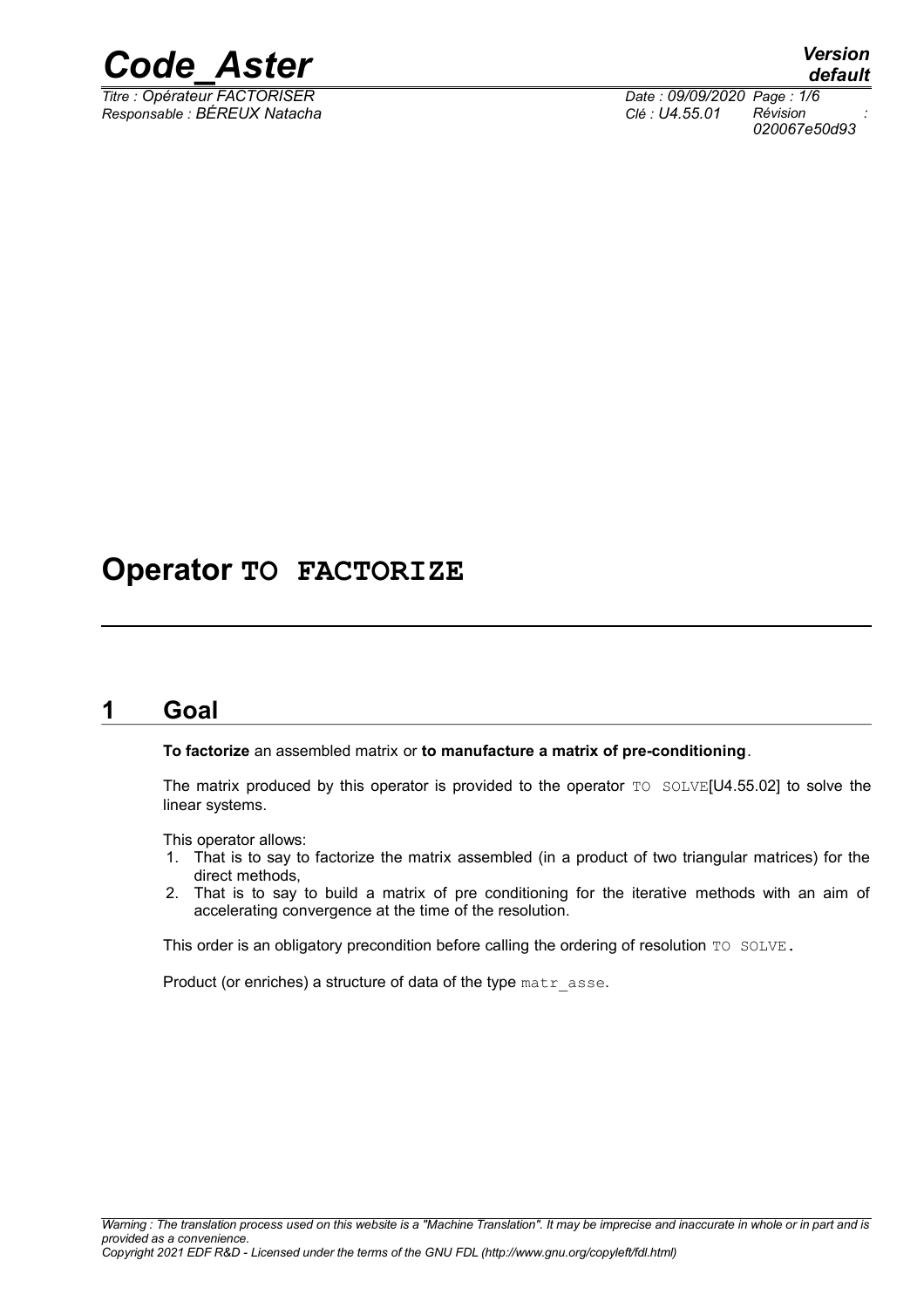# *Code\_Aster Version*

*Titre : Opérateur FACTORISER Date : 09/09/2020 Page : 2/6 Responsable : BÉREUX Natacha Clé : U4.55.01 Révision :*

*default 020067e50d93*

# **2 Syntax**

| chechmate [matr asse $*$ ] = TO FACTORIZE        |                                                                                                                                  |
|--------------------------------------------------|----------------------------------------------------------------------------------------------------------------------------------|
| $\sqrt{2}$<br>♦<br>$reuse = chechmate,$          | # Obligatory (except if GCPC + LDLT INC: prohibited then)                                                                        |
| MATR ASSE = $chechmate$ ,<br>٠                   | # If method MULT FRONT, MUMPS, LDLT:                                                                                             |
|                                                  | [matr asse DEPL R]<br>[matr asse DEPL C]<br>[matr asse TEMP R]<br>[matr asse TEMP C]<br>[matr asse PRES R]<br>[matr asse PRES C] |
| # If method GCPC or PETSC :                      |                                                                                                                                  |
|                                                  | [matr asse DEPL R]                                                                                                               |
|                                                  | [matr asse TEMP R]<br>[matr asse PRES R]                                                                                         |
|                                                  |                                                                                                                                  |
| # If method MULT FRONT :                         |                                                                                                                                  |
| ♦                                                | STOP SINGULIER =<br>/ 'YES', [DEFECT]                                                                                            |
|                                                  | $\sqrt{2}$<br>$'NOT'$ .                                                                                                          |
| ♦<br>$RENUM =$                                   | 'MONGREL', [DEFECT]                                                                                                              |
|                                                  | $'MDA'$ ,<br>/ 'MANDELEVIUM'                                                                                                     |
| ♦                                                | NPREC = $/$ nprec,<br>$[1]$                                                                                                      |
|                                                  |                                                                                                                                  |
|                                                  | 8.<br>[DEFECT]                                                                                                                   |
|                                                  |                                                                                                                                  |
| # If method MUMPS: [DEFECT]                      |                                                                                                                                  |
| ♦<br>RENUM=                                      | / $'$ $'$ $CAR'$ , $[DEFECT]$                                                                                                    |
|                                                  | $'AND'$ ,                                                                                                                        |
|                                                  | / $'$ MFA',                                                                                                                      |
|                                                  | / $'QAMD'$ ,                                                                                                                     |
|                                                  | / $'$ PORD',<br>/ 'MONGREL',                                                                                                     |
|                                                  | 'SCOTCH TAPE'<br>$\sqrt{2}$                                                                                                      |
| ♦                                                | STOP SINGULIER<br>$=$ / $'YES'$<br>[DEFECT]<br>$\mathbf{r}$<br>/ $'$ NOT',                                                       |
| ♦<br>TYPE_RESOL                                  | $'$ CAR $'$<br>, [DEFECT]<br>$=$                                                                                                 |
|                                                  | 'NONSYM',                                                                                                                        |
|                                                  | 'SYMDEF',                                                                                                                        |
|                                                  | / 'SYMGEM'.                                                                                                                      |
| ♦<br>PCENT PIVOT                                 | $=$ / 20, [DEFECT]                                                                                                               |
| ♦<br>PRETREATMENTS =                             | / pcpiv. [R]<br>/ $'$ CAR', [DEFECT]                                                                                             |
|                                                  | / 'WITHOUT'.                                                                                                                     |
| ♦<br>ELIM LAGR                                   | $=$ / $'$ LAGR2', [DEFECT]                                                                                                       |
|                                                  | / $'NOT'$ .                                                                                                                      |
| ♦                                                | GESTION MEMOIRE = $/$ 'IN CORE', [DEFECT]                                                                                        |
|                                                  | / 'OUT OF CORE',                                                                                                                 |
| #Parameters limited to certain versions of MUMPS | 'EVAL'.                                                                                                                          |
| ♦ ACCELERATION                                   | / $'$ CAR $'$ ,<br>[DEFECT]<br>$=$                                                                                               |

*Warning : The translation process used on this website is a "Machine Translation". It may be imprecise and inaccurate in whole or in part and is provided as a convenience.*

*Copyright 2021 EDF R&D - Licensed under the terms of the GNU FDL (http://www.gnu.org/copyleft/fdl.html)*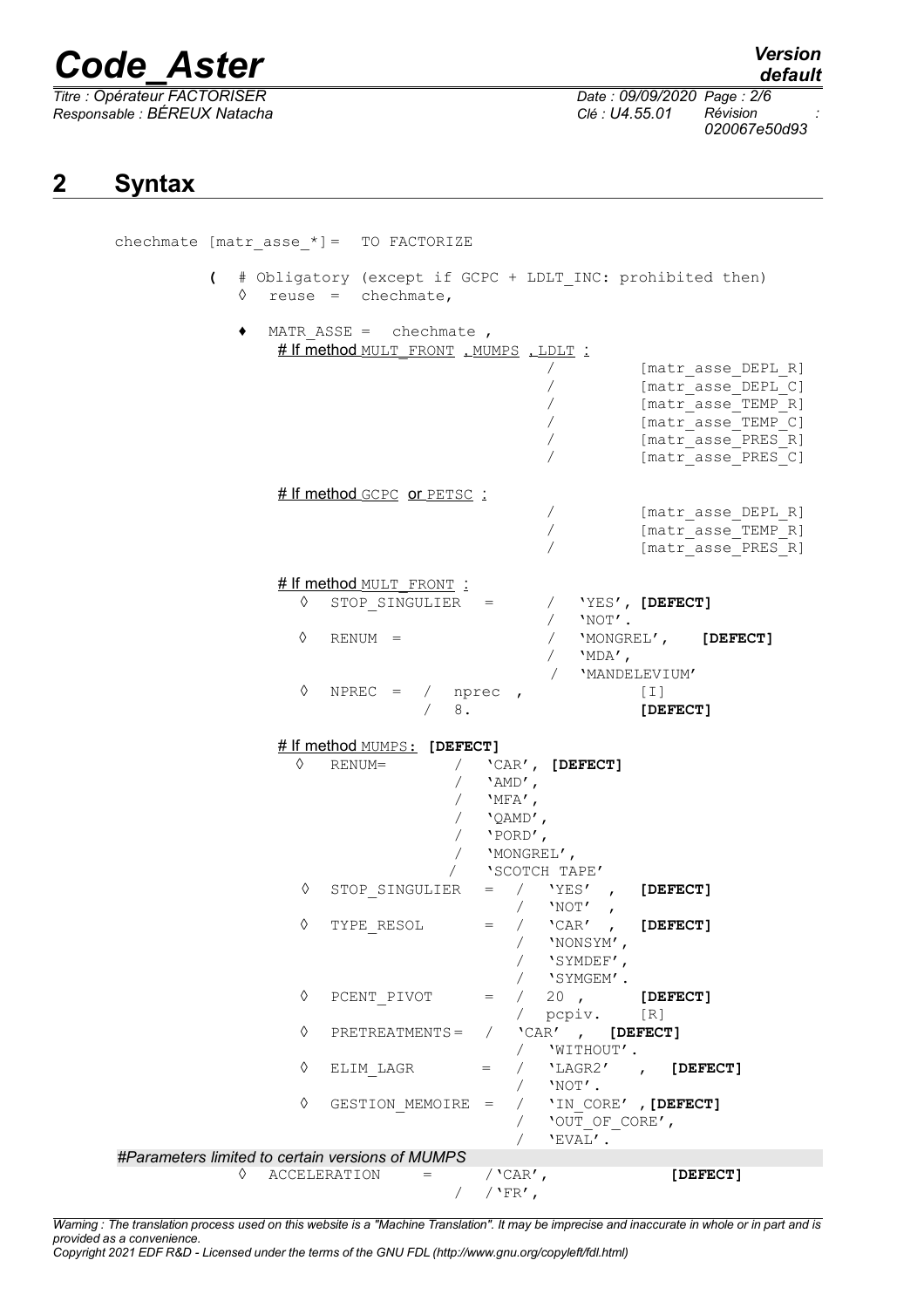| <b>Code Aster</b>                                            |               |                                                                      |            |                                                                                                |                                     |                        |            |                              |                                              | <b>Version</b><br>default |
|--------------------------------------------------------------|---------------|----------------------------------------------------------------------|------------|------------------------------------------------------------------------------------------------|-------------------------------------|------------------------|------------|------------------------------|----------------------------------------------|---------------------------|
| Titre : Opérateur FACTORISER<br>Responsable : BÉREUX Natacha |               |                                                                      |            |                                                                                                |                                     |                        |            |                              | Date: 09/09/2020 Page: 3/6<br>Clé : U4.55.01 | Révision<br>020067e50d93  |
|                                                              |               |                                                                      |            |                                                                                                |                                     | $/$ 'FR+',             |            |                              |                                              |                           |
|                                                              |               |                                                                      |            |                                                                                                |                                     | $/$ 'LR',<br>$/$ 'LR+' |            |                              |                                              |                           |
|                                                              |               |                                                                      |            |                                                                                                |                                     |                        |            |                              |                                              |                           |
|                                                              |               | $\Diamond$ LOW RANK SEUIL=                                           |            |                                                                                                | $/$ 0.0                             |                        |            | / lr seuil [R]               |                                              | [DEFECT]                  |
|                                                              |               | # If method GCPC or PETSC :<br>$\Diamond$ / PRE COND = / 'LDLT INC', |            |                                                                                                |                                     |                        |            |                              |                                              |                           |
|                                                              |               |                                                                      |            | $\Diamond$ NIVE REMPLISSAGE = $/ 0,$                                                           |                                     |                        |            | $/$ niv $[$ I $]$            |                                              | [DEFECT]<br>[DEFECT]      |
|                                                              |               |                                                                      | ♦          | FILLING                                                                                        |                                     | $=$ /                  | $\sqrt{2}$ | 1.7<br>Cr.                   | [R]                                          | [DEFECT]                  |
|                                                              |               |                                                                      | PRE COND   |                                                                                                | $=$ / $'$ LDLT SP',<br>/ 'LDLT DP', |                        |            |                              |                                              |                           |
|                                                              |               |                                                                      | ♦          | PCENT PIVOT                                                                                    |                                     | $=$ /                  |            | 20 <sub>1</sub><br>pcent [R] |                                              | [DEFECT]                  |
|                                                              |               |                                                                      | ♦          | REAC PRECOND =                                                                                 |                                     |                        | $\sqrt{2}$ | 30 <sub>1</sub>              | reactionary, [I]                             | [DEFECT]                  |
|                                                              |               |                                                                      | ♦          |                                                                                                |                                     |                        |            | / 'IN CORE',                 | GESTION MEMOIRE = $/$ 'CAR', [DEFECT]        |                           |
|                                                              |               |                                                                      | ♦          | LOW RANK SEUIL $=$ /                                                                           |                                     |                        | $\sqrt{2}$ |                              | $1.E-08$<br>lr seuil [R]                     | [DEFECT]                  |
| [DEFECT]                                                     |               |                                                                      | ♦          | RENUM                                                                                          | $=$                                 |                        |            |                              | / WITHOUT \                                  |                           |
|                                                              |               |                                                                      |            |                                                                                                |                                     |                        | $\sqrt{2}$ |                              | ' PARMETIS '                                 |                           |
|                                                              | ♦             | / PRE COND = / $'JACOBI'$ ,                                          |            |                                                                                                | $/$ 'SOR',                          |                        |            |                              |                                              |                           |
|                                                              |               | # If method LDLT :                                                   |            |                                                                                                |                                     |                        |            |                              |                                              |                           |
|                                                              |               | ♦                                                                    |            | STOP SINGULIER                                                                                 |                                     | $=$ / $'YES'$          | $/$ 'Not'  | $\mathbf{r}$<br>$\mathbf{r}$ | [DEFECT]                                     |                           |
|                                                              |               | ♦                                                                    | NPREC      |                                                                                                | $=$                                 | $\sqrt{2}$             | 8          | nprec                        | $[1]$<br>[DEFECT]                            |                           |
|                                                              |               | ♦                                                                    | $\sqrt{2}$ | BLOC DEBUT                                                                                     | $=$                                 |                        | comic,     |                              | [I]                                          |                           |
|                                                              |               |                                                                      |            | / DDL DEBUT                                                                                    |                                     | $=$ dd ,               |            |                              | $[1]$                                        |                           |
|                                                              |               | ♦                                                                    |            | $/$ BLOC_FIN<br>/ DDL FIN                                                                      |                                     | $=$ bf,<br>$= df.$     |            |                              | $[1]$<br>$[1]$                               |                           |
|                                                              | ♦             | TITLE = title,                                                       |            |                                                                                                |                                     |                        |            |                              | [1 K80]                                      |                           |
|                                                              | ♦             |                                                                      |            | INFORMATION = $/ 1$ ,<br>$\begin{array}{ccc} \begin{array}{ccc} \end{array} & 2 & \end{array}$ |                                     |                        |            |                              |                                              | [DEFECT]                  |
|                                                              | $\lambda$     |                                                                      |            |                                                                                                |                                     |                        |            |                              |                                              |                           |
|                                                              | if MATR ASSE: | [matr asse DEPL R] then $[*]$ ->DEPL R                               |            |                                                                                                |                                     |                        |            |                              |                                              |                           |
|                                                              |               |                                                                      |            | [matr asse DEPL C]<br>[matr asse TEMP R]                                                       |                                     |                        |            |                              | DEPL C<br>TEMP R                             |                           |
|                                                              |               |                                                                      |            | [matr asse TEMP C]<br>[matr asse PRES R]                                                       |                                     |                        |            |                              | TEMP C<br>PRES R                             |                           |
|                                                              |               |                                                                      |            | [matr asse PRES C]                                                                             |                                     |                        |            |                              | PRES C                                       |                           |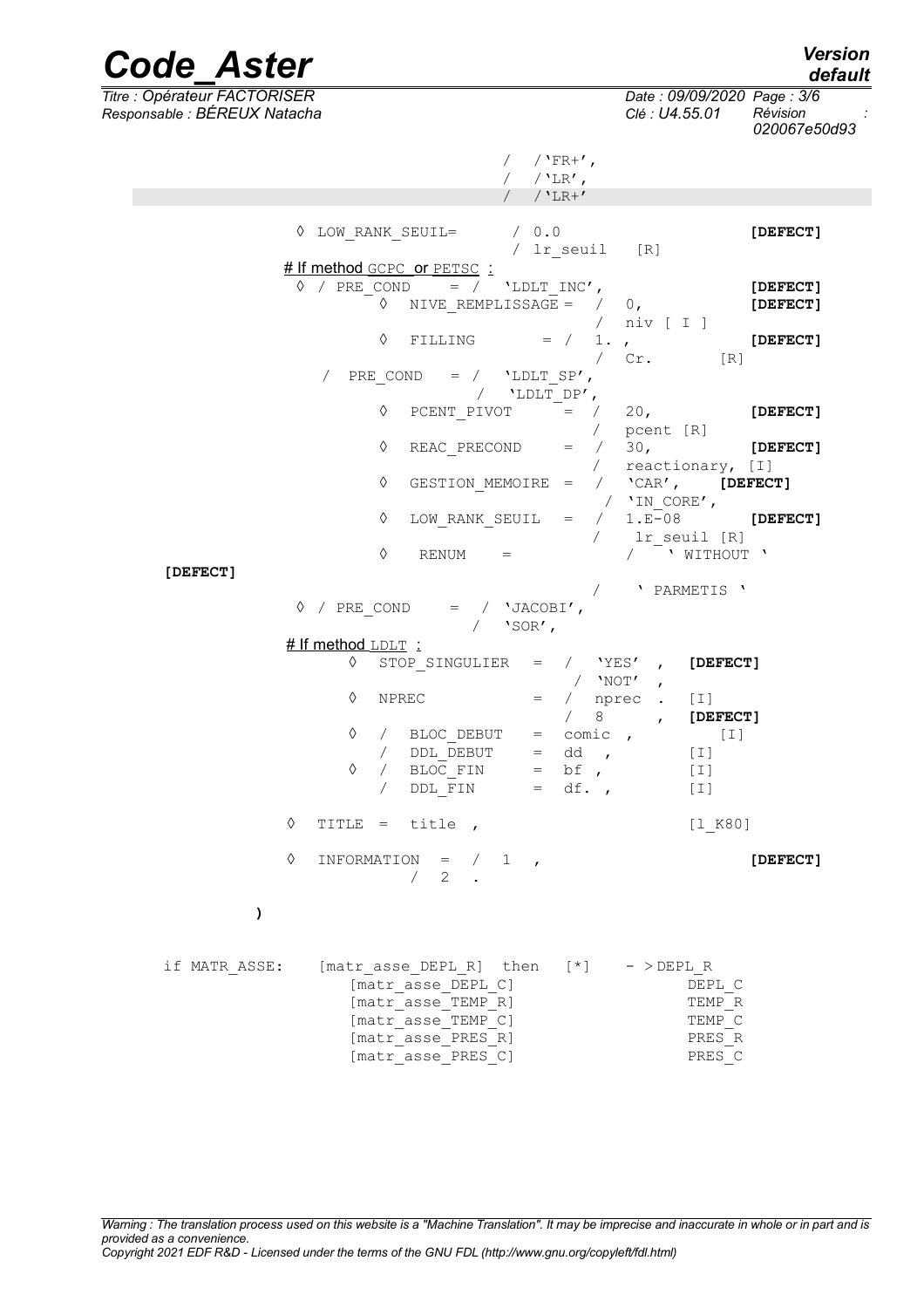# *Code\_Aster Version*

*Responsable : BÉREUX Natacha Clé : U4.55.01 Révision :*

*Titre : Opérateur FACTORISER Date : 09/09/2020 Page : 4/6 020067e50d93*

*default*

### **3 Operands**

The choice of the method of resolution is made as a preliminary in the order NUME\_DDL (keyword METHOD).

Five methods are possible: 'MULT\_FRONT', 'MUMPS', 'GCPC', 'PETSC' and 'LDLT'.

#### **3.1 Keyword reuse = subdued**

By preoccupation with a simplification of the programming and also to gain disk space, factorization "in place" of the matrix (use of reuse) is in general obligatory.

The exception is the couple ('GCPC','LDLT INC'). In this case, it is interdict to use reuse.

#### **3.2 Operand MATR\_ASSE**

 $MATR ASSE = chechmate$ 

Name of the matrix assembled to factorize or with pre conditioning according to the method.

For the methods 'LDLT', 'MULT\_FRONT' and 'MUMPS', this matrix can be real or complex, symmetrical or not. On the other hand for methods 'GCPC' and 'PETSC', this matrix must be real. For 'GCPC', the matrix must also be symmetrical.

**3.3 Operands STOP\_SINGULIER, NPREC, TYPE\_RESOL, PCENT\_PIVOT, PRETREATMENTS, GESTION\_MEMOIRE,** ACCELERATION, LOW\_RANK\_SEUIL, PRE\_COND, **NIVE\_REMPLISSAGE, FILLING, RENUM, REAC\_PRECOND and ELIM\_LAGR**

These keywords are described in [U4.50.01].

#### **3.4 Operand TITLE**

◊ TITLE = title

Title which one wants to give to the result [U4.02.01].

#### **3.5 Operand INFORMATION**

◊ INFORMATION =

1 : no impression

#### **3.6 Partial factorization (method LDLT)**

For the method 'LDLT', the operator allows to factorize only partially the matrix. This possibility makes it possible to factorize the matrix in several times (several work) to even modify with the flight the last lines of this factorized. Today, this functionality presents little interest except for certain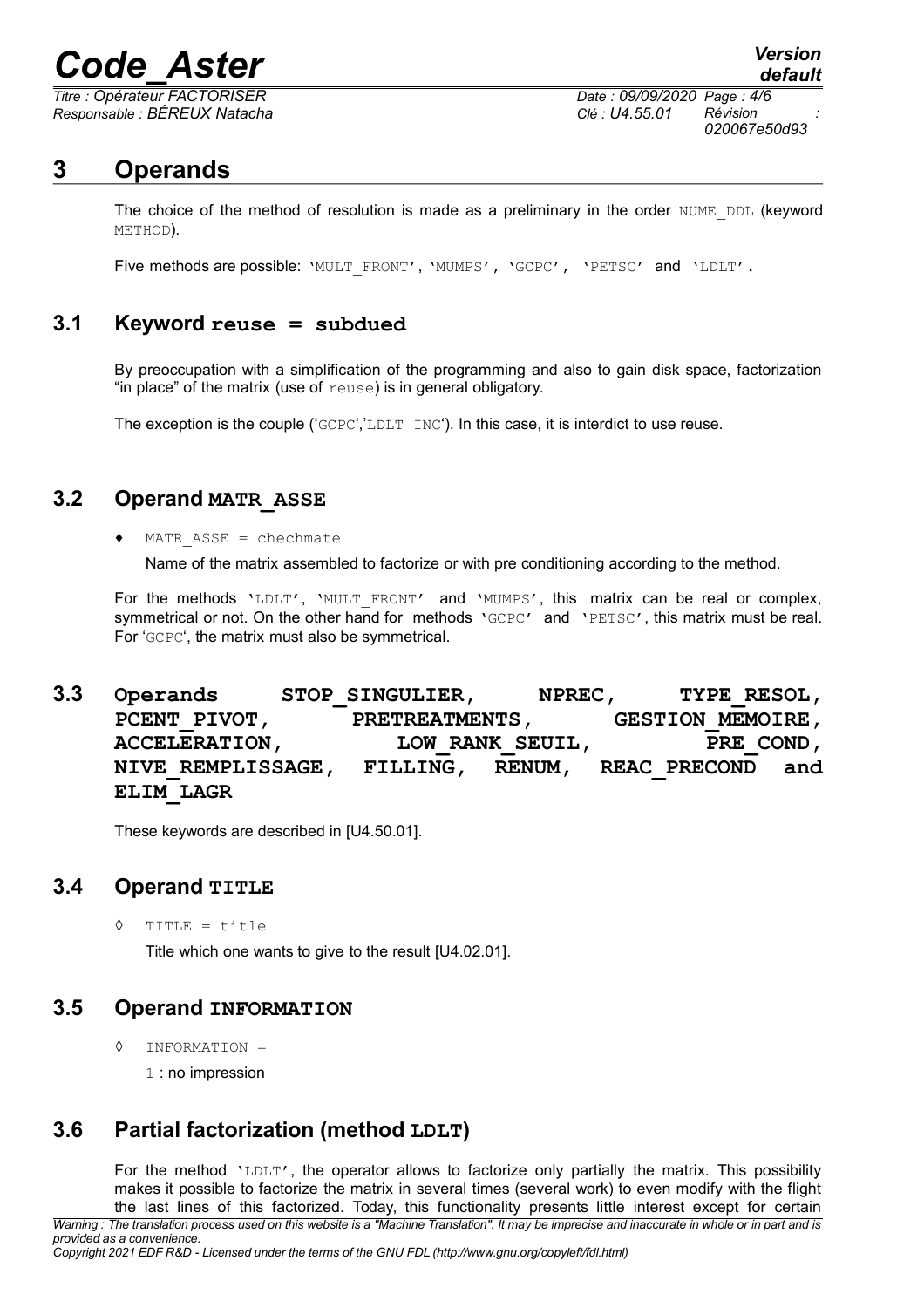*Code\_Aster Version*

*Responsable : BÉREUX Natacha Clé : U4.55.01 Révision :*

*Titre : Opérateur FACTORISER Date : 09/09/2020 Page : 5/6 020067e50d93*

*default*

methods (known as discrete) of contact-friction where one has, intentionally, placed in the last lines of the matrix the terms concerning the nodes likely to be in contact. Thus, as iterations of pairing, the relations between these nodes changing, one erases then recomputes that these last contributions of factorized. It is a typical example where the astute use of an algorithm enough frustrates little to bring major profits (in time).

◊ / BLOC\_DEBUT = comic

 $comic$ : partial factorization since  $comic$ <sup>-ième</sup> block included.

/ DDL\_DEBUT = dd

dd: partial factorization since dd<sup>- ième</sup> equation included (in internal classification established by the operator NUME DDL [U4.61.11]).

◊ / BLOC\_FIN = bf

bf: partial factorization until bf<sup>-ième</sup> block included.

 $/$  DDL FIN = df

df: partial factorization until df<sup>-ième</sup> equation included (in internal classification established by the operator NUME DDL [U4.61.11]).

BLOC\_DEBUT and DDL\_DEBUT

- in the absence of the keywords BLOC\_DEBUT and DDL\_DEBUT, the matrix will be factorized starting from its first line.
- if the argument comic keyword BLOC DEBUT is negative or null, the matrix will be factorized starting from the first block. If not, one carries out a partial factorization from comic<sup>-ième</sup> block included.
- if the argument dd keyword DDL DEBUT is negative or null, the matrix will be factorized starting from the first equation. If not, one carries out a partial factorization from  $dd^{-}$  ième equation included.



# **4 Examples**

*Warning : The translation process used on this website is a "Machine Translation". It may be imprecise and inaccurate in whole or in part and is provided as a convenience.*

*Copyright 2021 EDF R&D - Licensed under the terms of the GNU FDL (http://www.gnu.org/copyleft/fdl.html)*